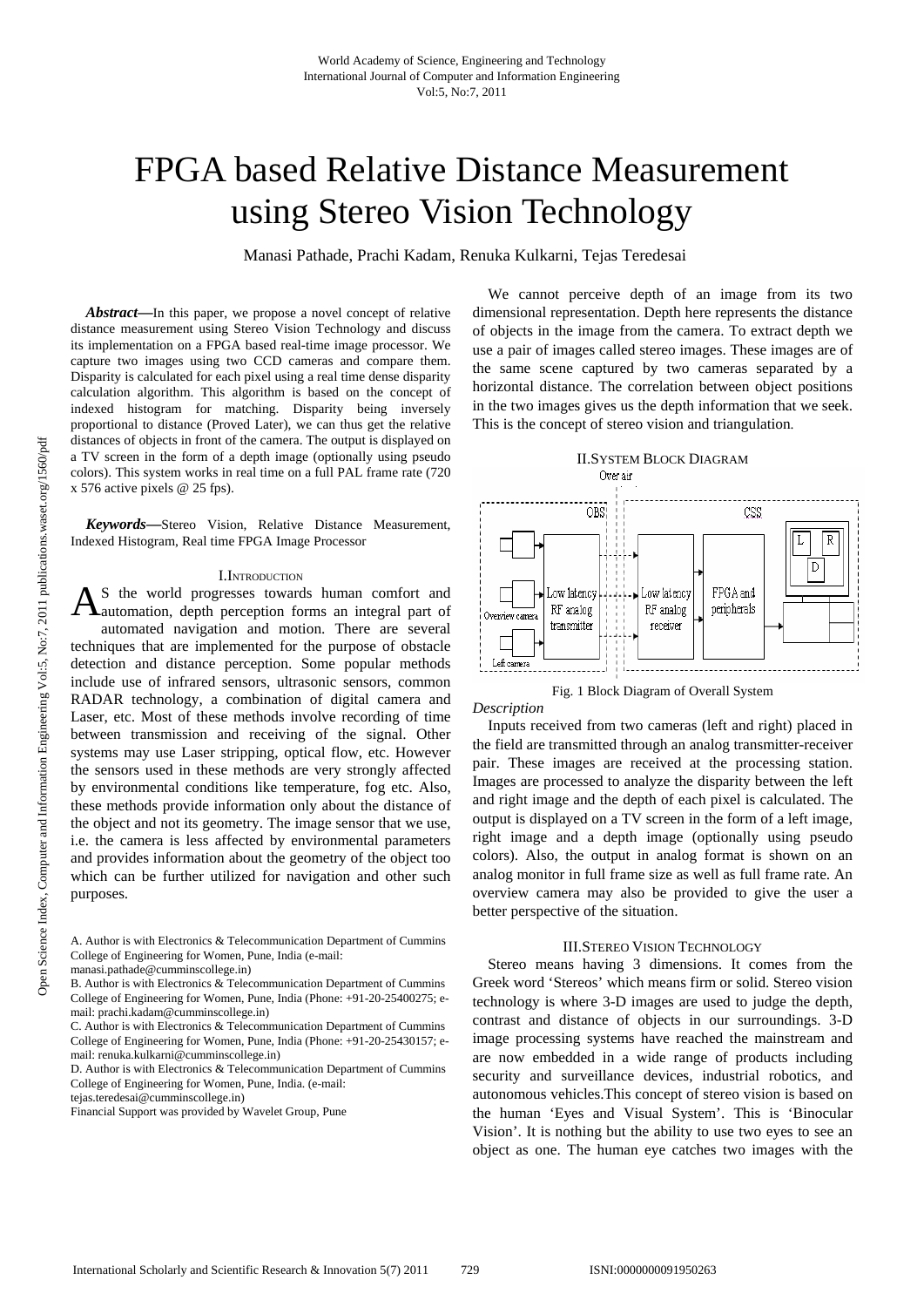help of two eyes and integrates them into one. Thus we can achieve 3-D vision and depth perception.For instance, when you hold up an apple and look at it with just your right eye, the image will be different from the one you see with only your left. Not only that, you will notice that the position of the apple seems to have shifted, relative to the background. The apple will seem to be more to the left side when you look with your right eye, and conversely more to the right side when you look with your left. Yet, when the two images are sent from our eyes to the brain, it processes the two as one image. As the image of the apple from both eyes merged as one, it seems to us to be sharply-defined, detailed and depth-filled.



Fig. 2 Binocular Vision

This concept is implemented in the electronic world with two cameras, which mimic the way the human eye captures two images. The two cameras are placed in an Epipolar fashion i.e. they are displaced horizontally. The cameras are then modeled whereby they will see slightly different projections of the world view and thus capture the left and right images. The correlation between these two images gives us the depth information that we seek. We can also obtain information about the geometry of the objects in the images.



Fig. 3 Concept of Stereo Vision

## IV.ALGORITHM DETAILS

The calculation of dense disparity map in real time poses one of the biggest challenges in Stereovision. Even a fast stereovision algorithm like the pixel-to-pixel algorithm takes slightly less than 250 milliseconds per frame<sup>[1]</sup> on a PC whereas the requirement is to process each frame within 40 milliseconds. The algorithm suggested by Wang et  $al^{[3]}$  , works at 43 fps for images of 320 x 240 and at 16 disparity levels. Keeping the same number of disparity levels, this translates to less than 8 fps for PAL full frame. There are other algorithms like the ones suggested by Tombari et  $al^{[2]}$ and Yang et  $al^{[4]}$  which work in near real-time. Hence, there was a need to develop a new algorithm that would work in the real time constraint.The basic concept of the algorithm is derived from the concept of stereo geometry:



Fig. 4 Epipolar Geometry

Two images of the same scene are taken from different viewpoints. Here P is the point in real world. Z is its actual distance from the camera. p and p' are the positions of that point in the stereo images. The distance between the viewpoints is called the baseline (B). The focal length of the lenses is f. The horizontal distance of point P taken from left border of image is  $X_R$  (For Left Image) and  $X_T$  (For Right Image). Under this condition, the difference between  $X_R$  and  $X_T$  is called the disparity. Using similarity of triangles we can prove that distance  $Z = B.f/d$  where  $d = X_R - X_T$ . The Epipolar arrangement of the camera system is exploited in the algorithm. Epipolar Arrangement means setting up the cameras such that their image planes are embedded within the same plane. Hence a 2D search domain is narrowed down to 1D search domain as the corresponding points are constrained on the same image scan line. This reduces the complexity of the algorithm. Hence the problem of stereo vision reduces to the problem of finding the correct correspondences in a given set of images. Once that is done, simple triangulation technique can yield the depth information.Suppose L is the length of the Left and Right arrays and N is the search window size in Right array to look for a given pixel in the left array, then the brute force pixel intensity difference algorithm,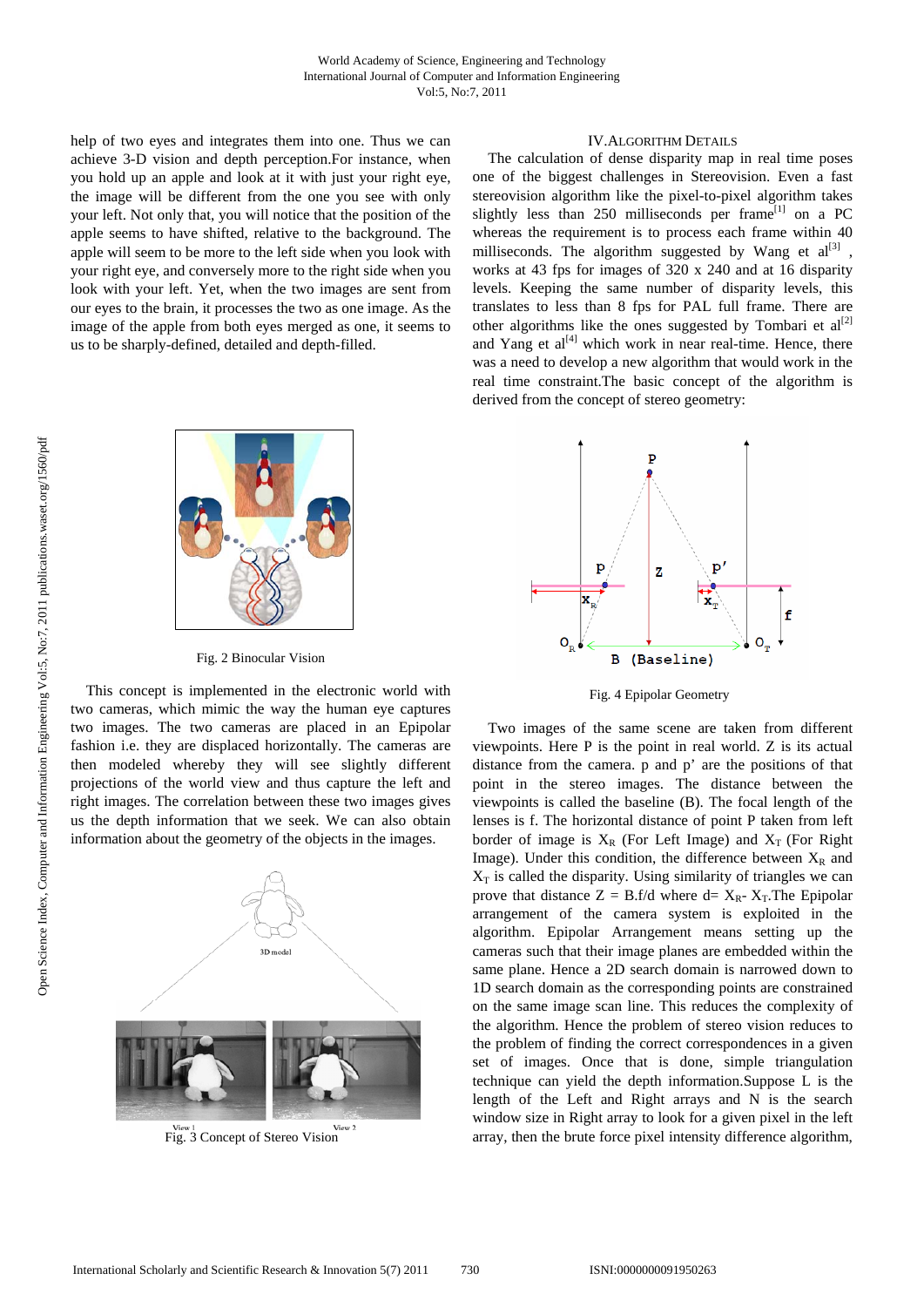which is popularly used, requires  $O(L*N)$  operations per scan line where L is the length of the Left and Right arrays.

And N is the search window size in right array to look for a given pixel in the left array. In the proposed algorithm, the numbers of operations do not depend on the search window size, but it is constant for each pixel. It needs O (L) operations per scan line. Also, the proposed algorithm has simplicity of implementation that is essential to achieve real-time dense disparity calculations.The indexed histogram records the pixel locations along with the count of the number of pixels of the gray level under consideration along a scan line. This feature affords us quick retrieval of the matching pixel in the left scan line given the gray level of the pixel in the right scan line. Thus, a quick and easy recording of disparity between pixels followed by its inverse relation to distance gives us an almost instantaneous map of the relative distances between the objects within the camera sight.



The input images (left image and right image) are captured by two CCD cameras placed epipolarly. These images are processed through a decoder into video pixel 16 bit output format and given to the FPGA where the disparity is calculated. The FPGA then supplies a 16 bit output to each of the video encoders. The encoder supplies output to the TV in the form of a disparity graph/ false colored image displaying the relative distances of the objects involved in the image. For field applications an Ethernet controller can also be included.



Fig. 6 Sample Input



Fig.7 Sample Output

## VI. CONCLUSIONS

In this paper we have proposed a novel concept of using stereo vision technology effectively to calculate relative distances of objects in front of the cameras. We have also discussed a new disparity calculation algorithm of indexed histogram for matching. This algorithm is very fast and requires fixed amount of computation time irrespective of the images. Implementation details of this system using FPGA have also been mentioned. Thus this system promises high speed, efficiency and reliability. We can find relative distances of objects up to 80 m from the camera.

## APPLICATIONS

- 1. Security and Surveillance Devices
- 2. Industrial Robotics
- 3. Autonomous Vehicles
- 4. Calculation of Contour Maps
- 5. Aerial Surveys
- 6. Tracking Systems
- 7. Velocity Measurement System